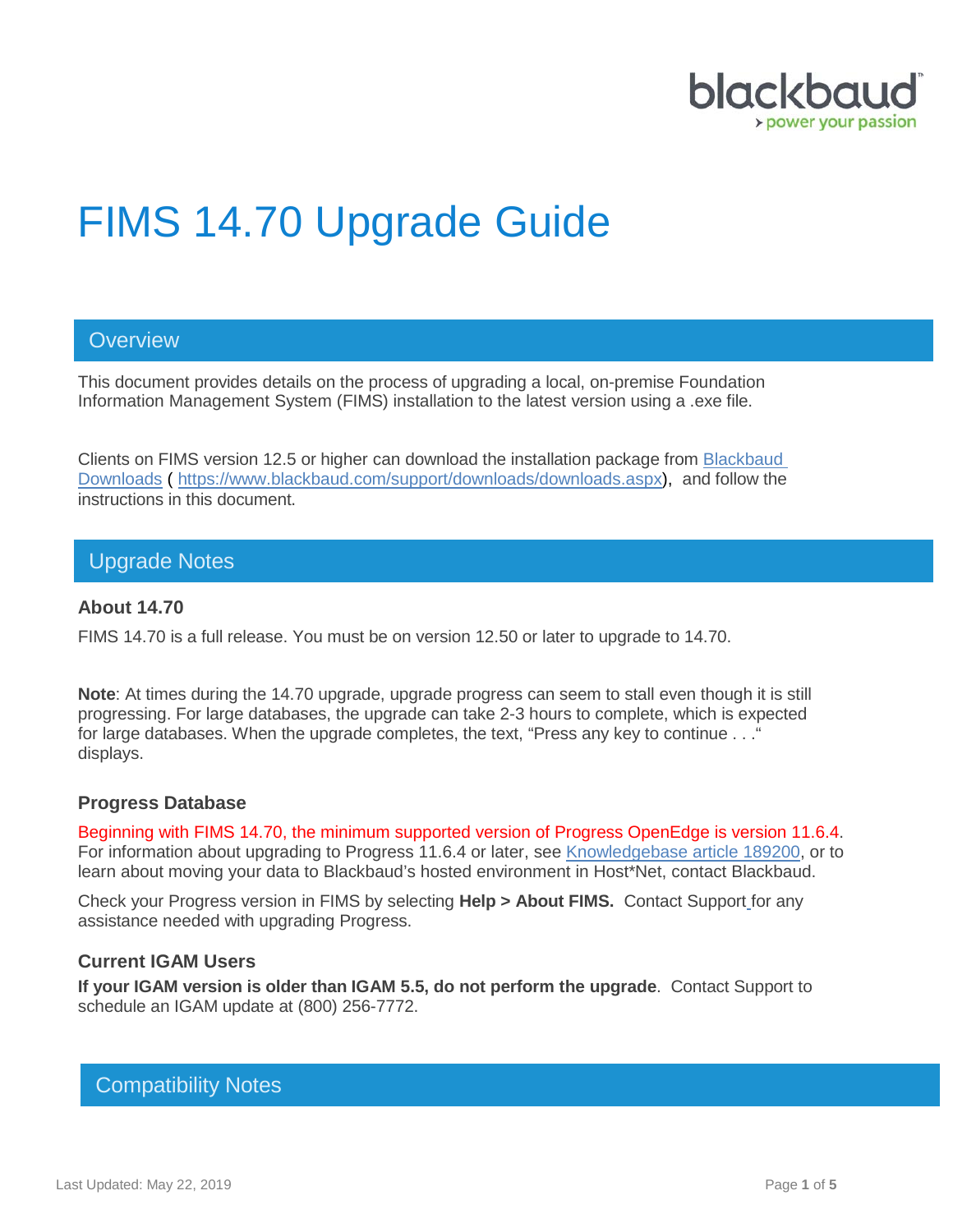#### **Microsoft Windows Operating Systems**

- Workstations must have Microsoft Windows 7, 8, or 10 installed. Windows 10 is recommended.
- Servers must have Microsoft Windows Server 2008 R2 or later installed. We recommend using Microsoft Windows 2012 or later. Microsoft Windows Server 2016 is supported.
- **Windows 8/8.1 users:** Please note that FIMS is not certified for touch-screen functionality. If you notice any issues, please disable the touch-screen feature when using FIMS.
- **FIMS CRM users:** You may be required to co-install Progress 11 for compatibility with some graphical reporting features. Please contact FIMS Support for more details.
- **DonorCentral users:** Your FIMS server must have Microsoft Windows Server 2008 or later to upload data to DonorCentral.
- **IGAM users:** IGAM 3 is not compatible with Windows 7 or later. If you are currently using IGAM 3 for FIMS and want to use Windows 7, you must upgrade to IGAM 5 or later. Please contact Blackbaud Support for more information.

## **Crystal Reports**

If you use Crystal Reports, note that reports written in Crystal Reports earlier than version 9.0 cannot connect to Progress 10.x databases.

If you have reports written in an earlier version of Crystal, you must upgrade to Crystal 10 or higher and convert your reports to use them with FIMS version 14.x.

FIMS version 14.60 and later with Progress OpenEdge version 11 requires an upgrade to Crystal version 13. See the 14.60 [Release notes](https://www.blackbaud.com/files/support/guides/microedge/fims/fims1460update_releasenotes.pdf) for information.

### **OS**

OS updates are not automatically certified but are supported when the OS vendor guarantees backwards compatibility with the baseline OS level. Certification of OS updates may be performed if the backwards guarantee compatibility of the OS Service Pack / Maintenance Pack is questionable.

### **Microsoft Office**

Office 365 users, please note that only a desktop installation of **Office 2007/2010/2013/2016** connected to Office 365 is fully compatible.

## **Support**

#### **Need Help or Have Questions?**

If you have questions or need assistance in any way, please contact Support.

**Support Hours:** M-F, 8:30 am – 8:00 pm ET

**Phone:** (800) 468-8996, option 1

1. **Online:** Visit Case Central at [https://www.blackbaud.com/casecentral/casesearch.aspx.](https://www.blackbaud.com/casecentral/casesearch.aspx) Click the **Case** tab at the top and click **Create New Case**.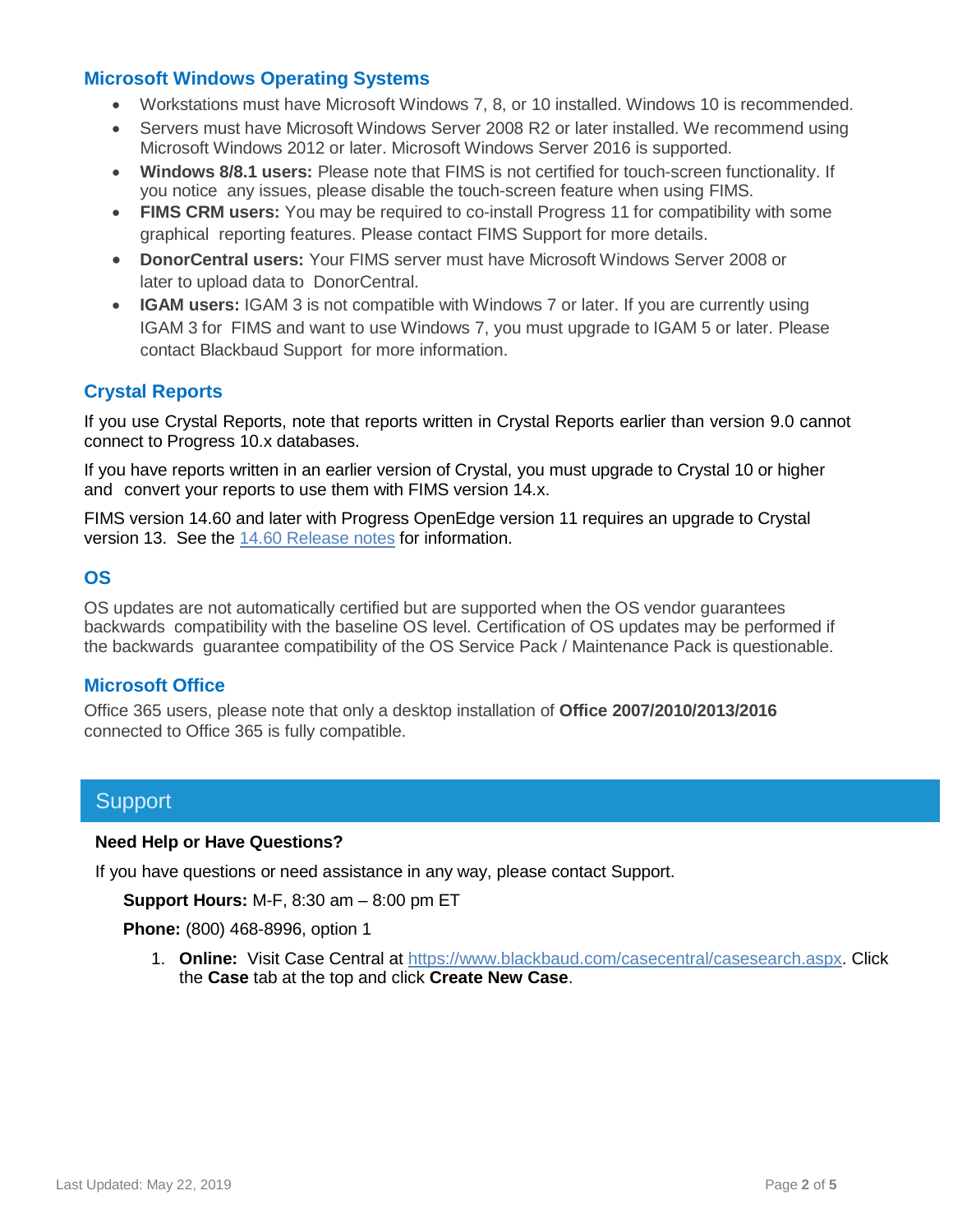## Upgrading FIMS

Before beginning, ensure all users are logged off, and all instances of FIMS are closed, meaning that FIMS is not open on any machine. The database, however, must be running.

Please see the following Prep Guide that may help avoid common upgrade issues:

<https://kb.blackbaud.com/articles/Article/117534>

**Note:** Version 14.70 is a full upgrade, not a patch. The upgrade must run on the FIMS database server, not a workstation.

1. On the FIMS database server (not workstation), double-click the **FIMS1470.exe** file to begin the installation.

| 3% Extracting |        |
|---------------|--------|
|               |        |
|               |        |
|               | Cancel |
|               |        |

**Tip:** If your browser or operating system ask whether you want to continue, choose to agree.

2. Click **Yes** to continue.

The automated installer runs and performs the following actions:

- Determines the last FIMS folder used
- Determines the last DLC folder used
- Backs up the FIMS folder
- Removes the Read Only attribute in existing FIMS files

| <b>C:\Windows\system32\cmd.exe</b>                                                                                             |  |
|--------------------------------------------------------------------------------------------------------------------------------|--|
| Backing up FIMS folder to D:\npo\FIMSSource\Test\Upgrade\FIMS-20180109-141111 an <mark>_</mark><br>ld assemblies               |  |
| lPlease wait                                                                                                                   |  |
| Make sure FIMS files are not be read only<br> Not resetting hidden file - D:\npo\FIMSSource\Test\Upgrade\FIMS\GUI\XML\Thumbs.d |  |
|                                                                                                                                |  |
| Temp Extract Folder:<br> C:\Users\RICHAR~1.SCH\AppData\Local\Temp\7zS2F26.tmp                                                  |  |
| FIMSDir: D:\npo\FIMSSource\Test\Upgrade\FIMS                                                                                   |  |
| DLCDir: d:\npo\dlc102b<br>Continue to Update FIMS [Y,N]?                                                                       |  |
|                                                                                                                                |  |

- 3. When prompted, choose **Y** to continue.
- 4. After the files finish copying, the FIMS Database Selection window displays. Click on the database you want to update and click **Select**.
- 5. The upgrade is complete when the screen prompt displays **Press any key to continue . . .** Press a key to continue. The program closes the window and deletes the temp folder.

*Depending on the size of your database, the update process may take some time to complete.*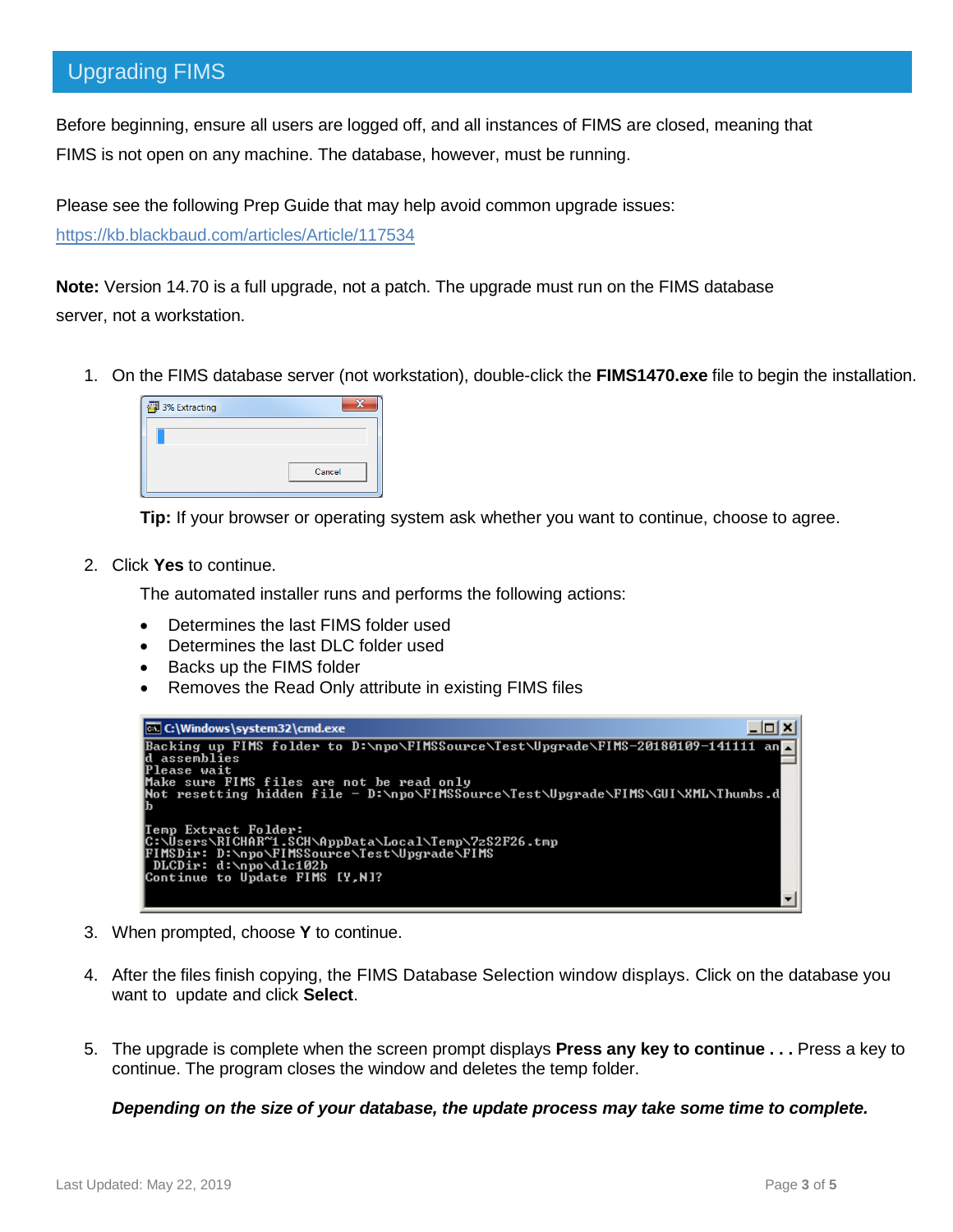

6. On the FIMS Compiler window, click **Exit**.

| <b>FIMS Compiler</b>                                                  |                                                                                                                                                                                                                                                                                                     |                          | $\vert x \vert$ |
|-----------------------------------------------------------------------|-----------------------------------------------------------------------------------------------------------------------------------------------------------------------------------------------------------------------------------------------------------------------------------------------------|--------------------------|-----------------|
| Type of Compilation                                                   | C Files C From List C Directories                                                                                                                                                                                                                                                                   | <b>Path and Filename</b> |                 |
|                                                                       | <b>Compiling Files</b>                                                                                                                                                                                                                                                                              |                          |                 |
| <b>Directories</b><br>$\Gamma$ TTY<br>$\nabla$ Custom<br>$\nabla$ GUI | Compiling D:\NPO\FIMSSource\Test\Upgrade\FIMS\sf\TOOLS\updateSalesforcePF.p<br>Compiling D:\NPO\FIMSSource\Test\Upgrade\FIMS\sf\TOOLS\ShowPassWord.p<br>Compiling D:\NPO\FIMSSource\Test\Upgrade\FIMS\sf\TOOLS\SF_SyncListing.p<br>Compiling D:\NPO\FIMSSource\Test\Upgrade\FIMS\sf\T00LS\SFBatch.p |                          |                 |
| $\nabla$ ODBC                                                         |                                                                                                                                                                                                                                                                                                     |                          |                 |
|                                                                       |                                                                                                                                                                                                                                                                                                     |                          | Exit            |

7. If you have multiple databases, the screen below displays. Click **Yes** to go back to repeat the above steps so you can choose the next database to update.



**NOTE:** Choosing **No** may require FIMS Support to update the other databases in the future.

8. When the upgrade is complete, close the window to finish.

## **Updating Test & Learn Databases - Updated November 14, 2018**

**Note:** Do not stop your live or demo database before doing this task.